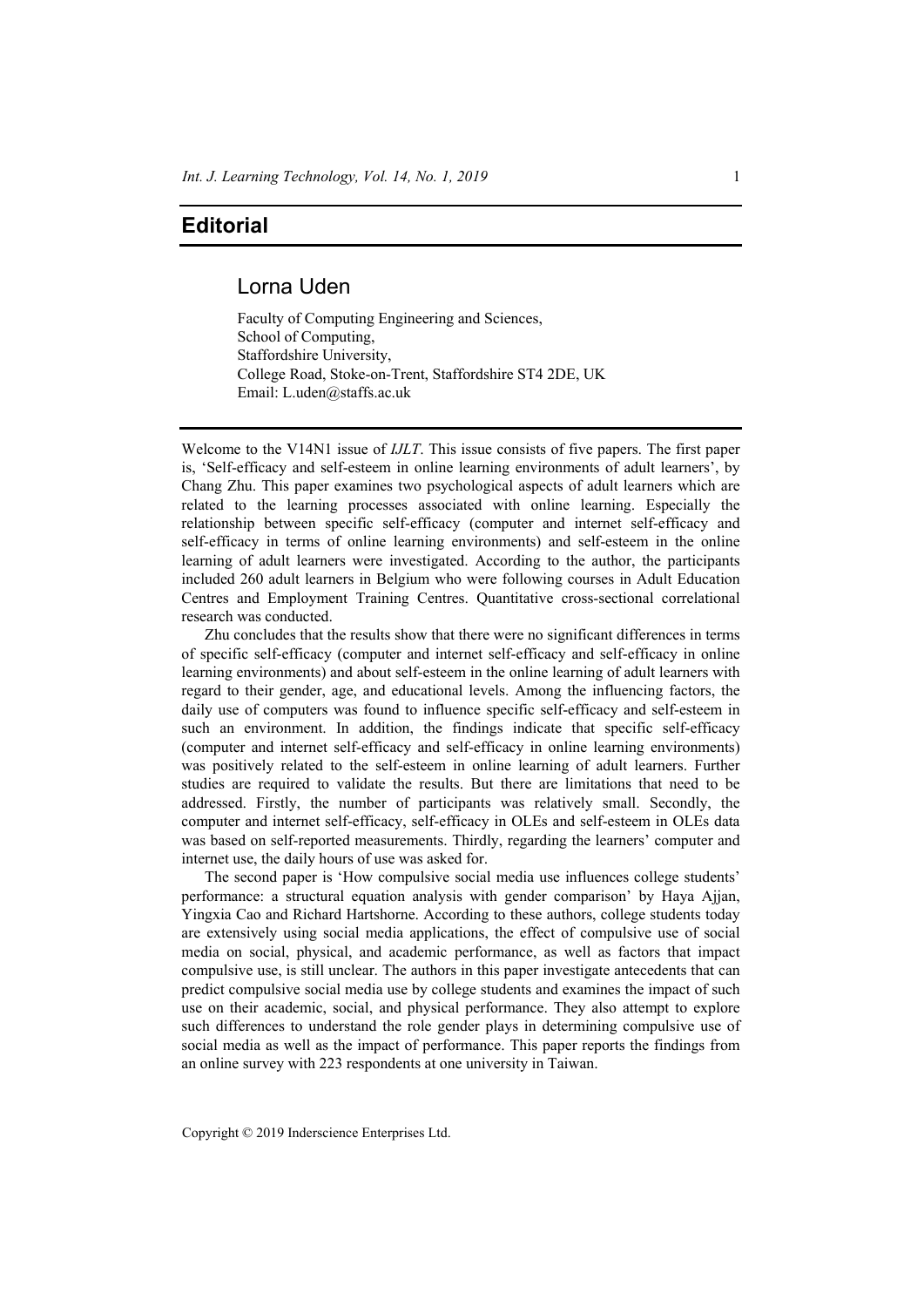## 2 *L. Uden*

The study shows that college students' compulsive use is predicted by hedonic technology characteristics and negatively related to student's academic, social, and physical performance; male students who use social media to strengthen their friendships online are less likely to be compulsive users; compulsive use of social media is found to have a higher negative impact on academic performance for male students than for female students. These authors argue that in view of their findings, both practitioners and researchers should consider the unique characteristics and complex nature of social media applications and their use. They further stressed that this paper provides a research model of the relationships among technology characteristics, impulsive social media use, and college students' academic, social, and physical performance, and offers several important recommendations regarding social media use. More empirical studies are needed to validate the model.

The third paper is 'Digital tools will never take the place of a good teacher: understanding teachers' resistance to using technology through Glasser's choice theory', by Anat Wilson, Orly Fuhrman and Kristina Turner. According to these authors, the development of adaptive technologies presents new challenges regarding teachers' resistance to the use of technology and questions their role and autonomy. This paper presents findings from a qualitative case study with a group of Australian teachers who trialled a new reading comprehension tool developed by the Centre for Educational Technology, Israel. Drawing on notions from Glasser's choice theory, findings emerged to be aligned with five basic needs:

- 1 a need for survival in a changing workplace
- 2 a need to be free from disturbances and free to make one's own choices
- 3 needing to feel a sense of professional belonging
- 4 a need for power over what students do and over how learning is experienced
- 5 the need for enjoying work and fun in learning.

These authors argue that a renewed focus on interventions for teacher training could help alleviate the prevalence of existing resistance approaches. They suggested that one possible paradigm for teacher training could be to implement the same debriefing strategies choice theory utilises in facilitating discussions between teachers and educational leadership, which would validate and address teachers' basic needs. Through the creation of a new form of dialogue, developers, school leaders and trainers could possibly come to see teachers as valuable contributors to the conceptualisation and development of technologies. Further research and validations are needed to verify the theory.

The fourth paper is 'Impact of tablet PCs on learning outcomes in a classroom environment' by Yasir Javed and Khalid Samara. These authors suggested that that information and communication technology (ICT) plays a vital role in educational settings. According to them, it is also important to determine how learners use ICT in different settings. Currently, ICT is mostly used as a supporting tool for the existing learning process, however, it is still unable to revolutionise the learning and teaching process. The reason for this can be its failure to unleash its original potential and capabilities. This paper investigates if there is an impact using tablet personal computers (TPCs) on the learning of children in a classroom environment.